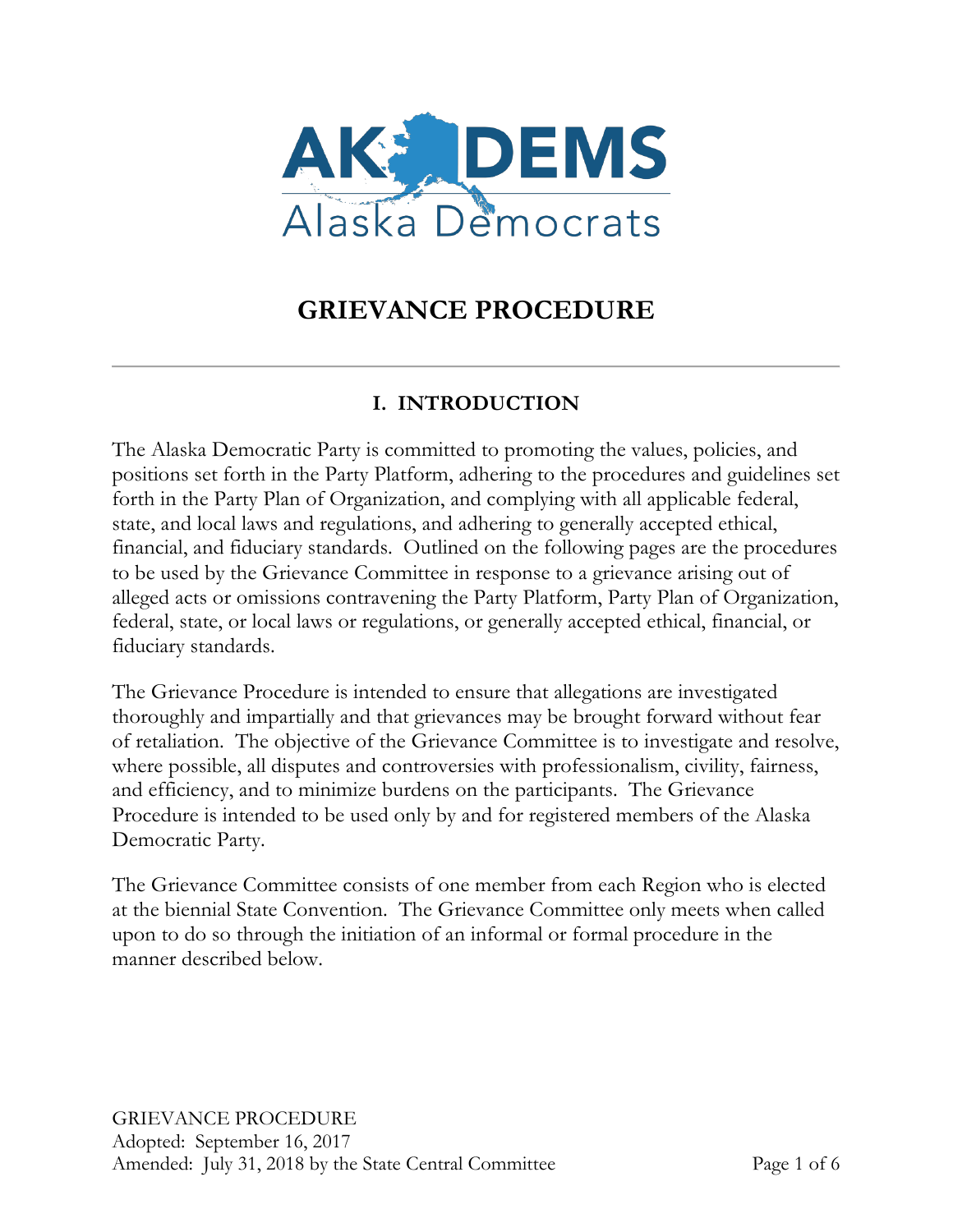### **II. INFORMAL PROCEDURE**

#### **A. INITIATION**

To encourage prompt resolution of potential grievances, any complainant, respondent, or other involved party has the option to initiate an informal procedure by submitting an informal complaint to any one or more members of the Grievance Committee at the email(s) listed in the Addendum hereto.

In the absence of an informal complaint, the Grievance Committee may independently initiate an informal procedure on the basis of significant evidence.

#### **B. INFORMAL PROCEDURE**

The Grievance Committee will attempt to resolve the matter informally through meetings and discussions with the parties closest to and best able to discuss the situation and through other means deemed appropriate by the Committee.

Informal efforts will not extend beyond thirty calendar days unless all parties agree in writing to an extension of time.

If the complainant(s) initiated the informal procedure, then the complainant(s) will not be free to make a formal complaint until after the thirty-day period has elapsed.

#### **C. NO PREJUDICE**

Statements and efforts made to resolve a potential grievance using an informal procedure will have no precedential value nor prejudicial effect on any subsequent formal procedure.

#### **III. FORMAL PROCEDURE**

#### **A. INITIATION**

An individual or group of individuals may initiate a formal procedure by submitting a formal complaint setting forth the following information:

- 1) Name and contact information for each complainant;
- 2) Description of factual circumstances;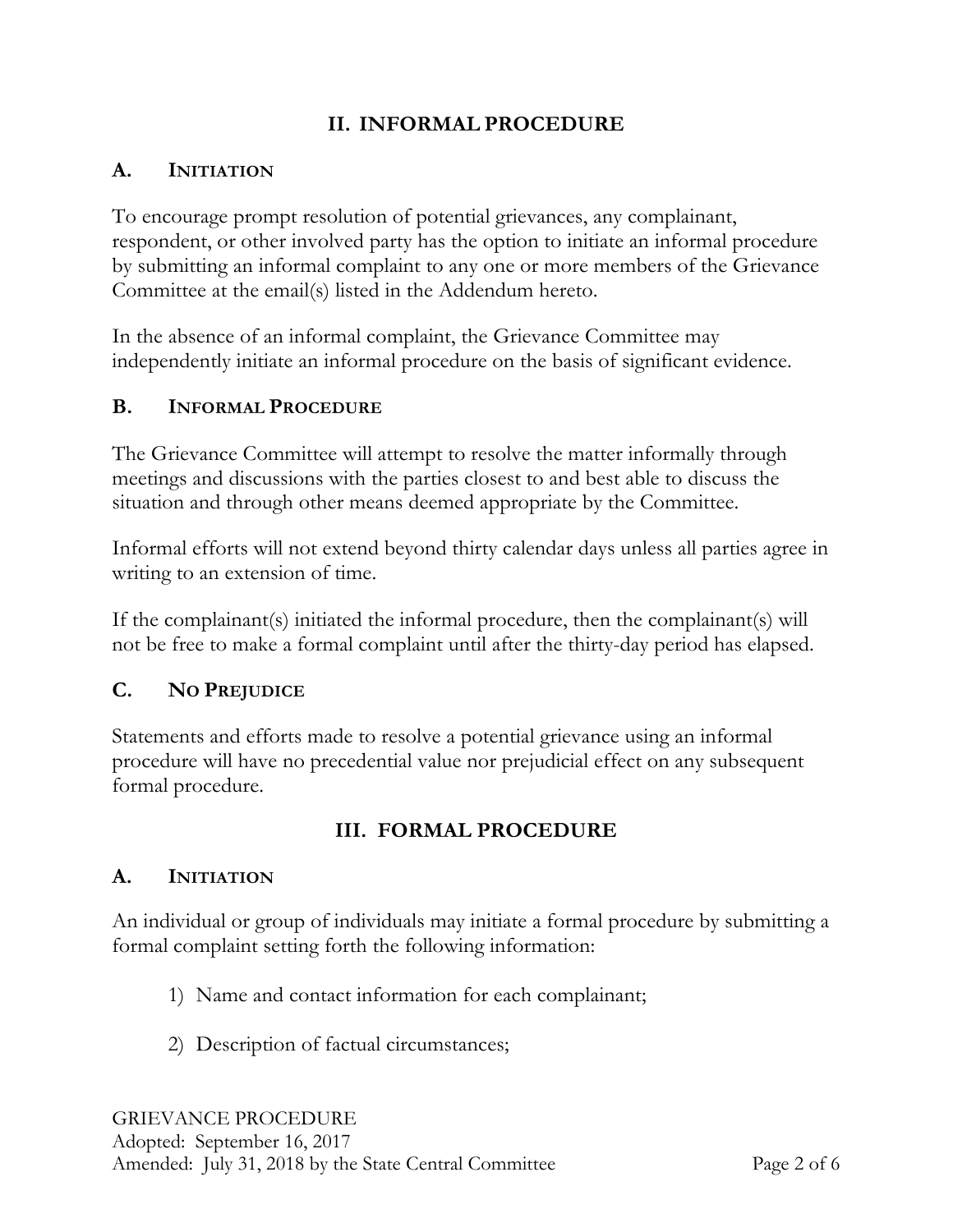- 3) Identification of laws, policies, procedures, or standards alleged to have been violated; and
- 4) Other pertinent allegations.

The complaint must be in writing, signed by all complainants, and accompanied by all relevant supporting documentation.

The signed complaint and supporting documentation must be submitted to the Grievance Committee at the email or postal address listed in the Addendum hereto.

## **B. FORMAL PROCEDURE**

### **1. Charge**

After receiving a formal complaint, the Grievance Committee or its delegee shall prepare a charging document ("Charge") summarizing the allegations of the complaint.

Any Grievance Committee member who is involved in the matter at hand or has a close relationship with one or more of the parties involved shall recuse himself or herself from the proceedings.

#### **2. Interview**

Within 20 calendar days after the complaint is received by the Grievance Committee, the complainant(s) shall be called in for an in-person or telephonic interview before the Committee. At the interview, the complainant(s) shall be informed of the steps to be taken to resolve the complaint. The complainant(s) shall also review the Charge, sign an acknowledgment on the document as to its accuracy, and submit the signed Charge to the Committee.

#### **3. Service**

Within 10 calendar days after the Grievance Committee has received the signed Charge, it shall be served on the respondent(s), and a copy shall be sent to the State Executive Committee at the email or postal address listed in the Addendum hereto.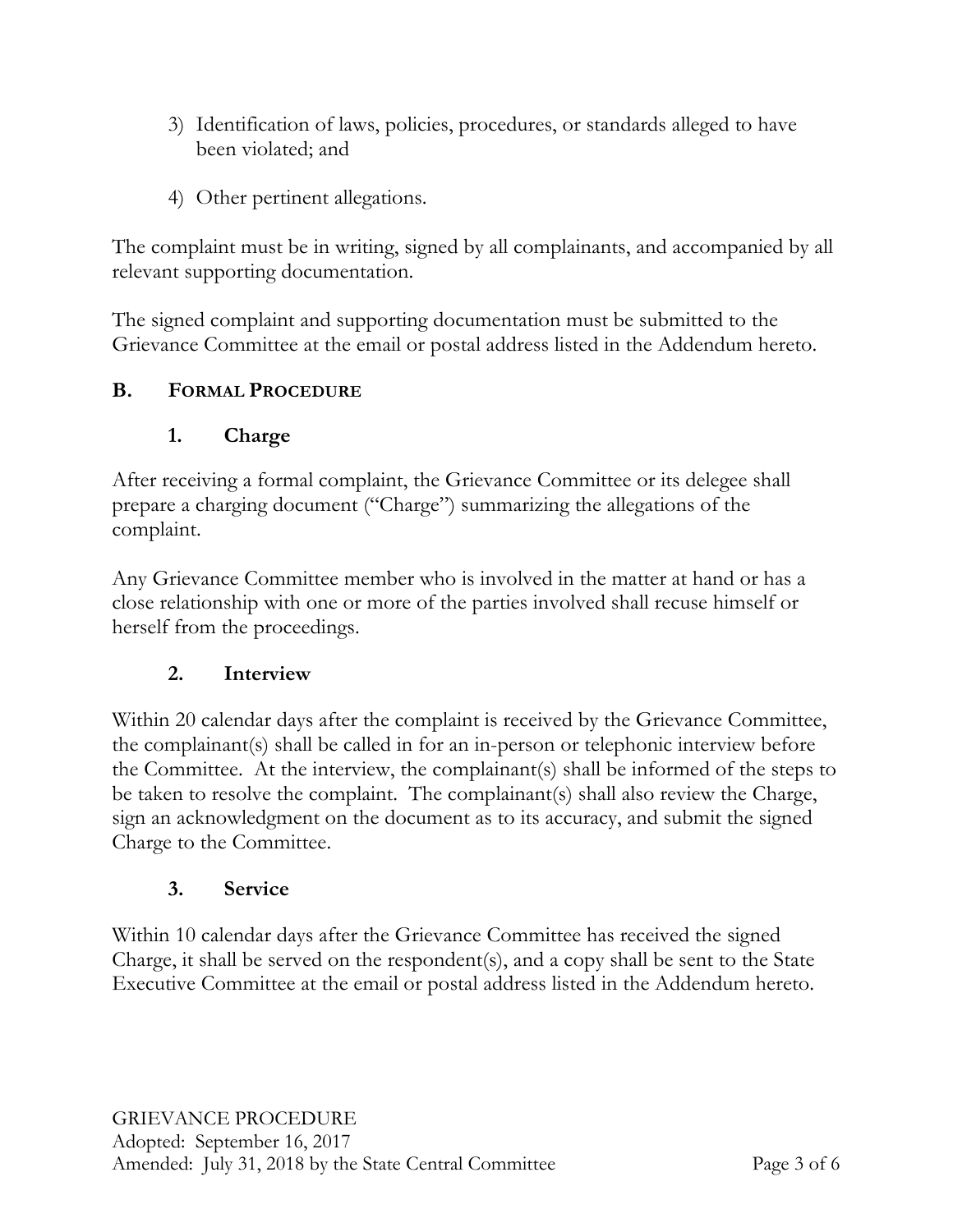#### **4. Rebuttal**

Within 30 calendar days after the Charge is served, the respondent(s) shall, jointly or separately, submit one or more rebuttal statements setting forth the following information:

- 1) Name and contact information for each respondent;
- 2) Description of factual circumstances;
- 3) Identification of any relevant laws, policies, procedures, or standards not already identified by the complainant(s); and
- 4) Explanation and argument rebutting the allegations in the complaint.

The rebuttal statement(s) must be in writing, signed by the respondent(s), and accompanied by all relevant supporting documentation.

The signed rebuttal statements and supporting documentation must be submitted to the Grievance Committee at the email or postal address listed in the Addendum hereto.

## **5. Investigation**

The Grievance Committee shall investigate the factual allegations, applicable laws, policies, procedures, standards, and other pertinent information through means it deems appropriate, which may include but are not limited to: interview of witnesses, factual and legal research, consultation with experts, and review and comparative analysis of documents.

The scope of the investigation may include any and all issues set forth in the complaint(s) and rebuttal statement(s), as well as issues identified during the investigative process.

The Grievance Committee shall not be required to maintain confidentiality during the investigative process, but its members shall use their discretion and judgment to maintain appropriate limits on communications.

The Grievance Committee may take up to 60 calendar days after receiving the respondent(s)' rebuttal statement(s) to conduct the investigation and prepare the report described below.

GRIEVANCE PROCEDURE Adopted: September 16, 2017 Amended: July 31, 2018 by the State Central Committee Page 4 of 6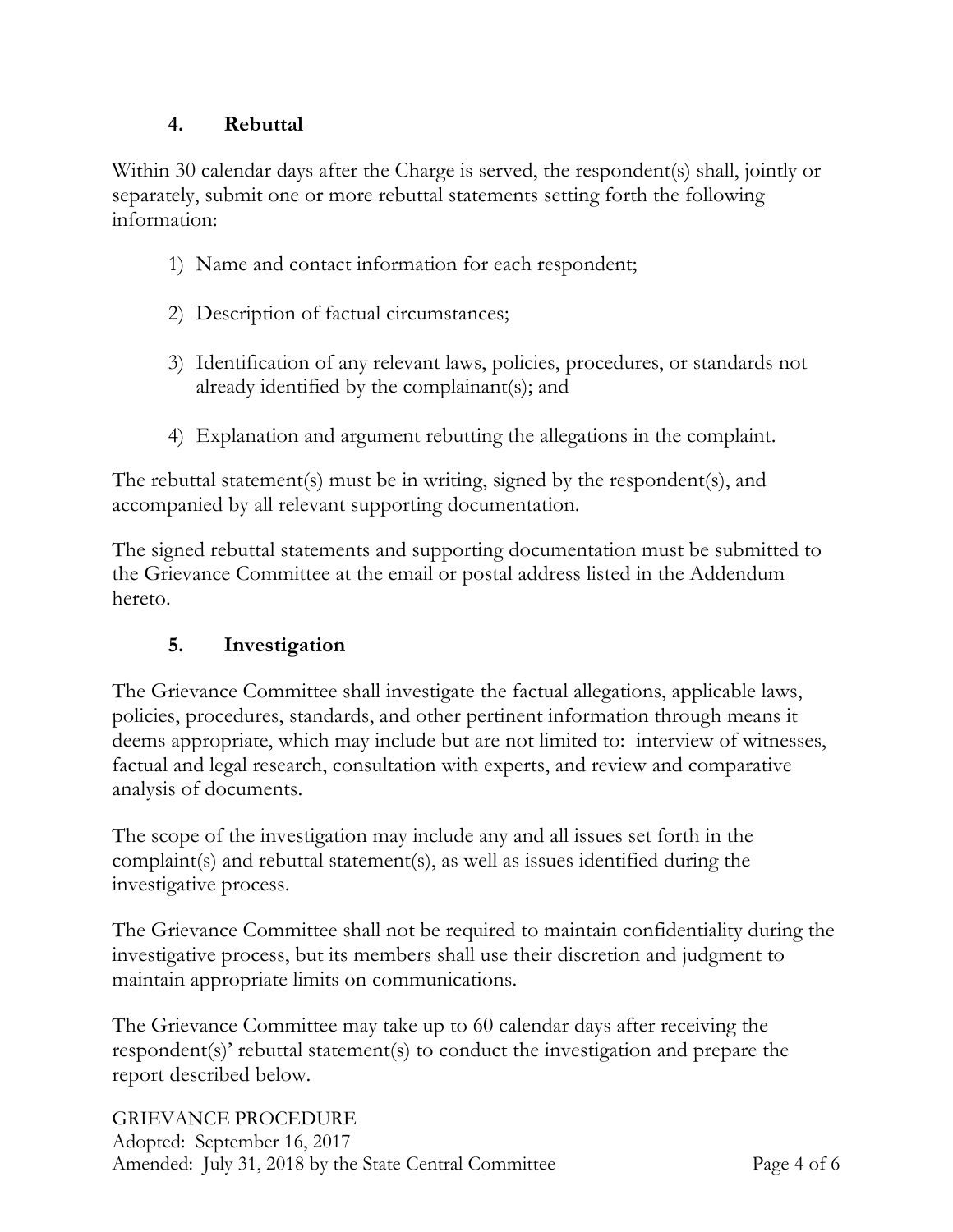## **6. Report**

At the conclusion of each investigation, the Grievance Committee or its delegee shall prepare a written report ("Report"). The Report shall include findings of fact, reasoning and analysis, and conclusions of law, policy, or procedure. The Report shall also make a recommendation to the State Executive Committee as to the appropriate resolution of the grievance. If a consensus cannot be achieved, the recommendation shall reflect the will of the majority of the Grievance Committee. If the Committee is evenly divided, the Chair shall cast the deciding vote.

Each member of the Grievance Committee shall sign the Report and indicate his or her concurrence or dissent with its recommendation. Grievance Committee members may also supplement the Report with one or more concurring or dissenting statements.

Within 10 calendar days after the end of the investigation, the Report shall be submitted to the State Executive Committee at the email or postal address listed in the Addendum hereto. Copies of the Report shall concurrently be served on each of the complainant(s) and respondent(s).

# **C. DECISION**

Within 10 business days after receiving the Report, the State Executive Committee shall notify the complainant(s), respondent(s), and Grievance Committee whether it has reached a decision or whether it seeks an opportunity to consult with the Grievance Committee. Any such consultation shall be completed within no more than 30 calendar days after the notification.

At the time of the State Executive Committee's notification, or on or before the last day of the thirty-day consultation period thereafter, the State Executive Committee shall present its decision in a written document ("Decision") detailing: (1) its acceptance, rejection, or modification of the Grievance Committee's recommendation, in whole or in part; and (2) its chosen course of action for resolving the grievance.

The State Executive Committee's decision is final, subject to a right of further appeal to the State Central Committee and/or Democratic National Committee in accordance with its procedures.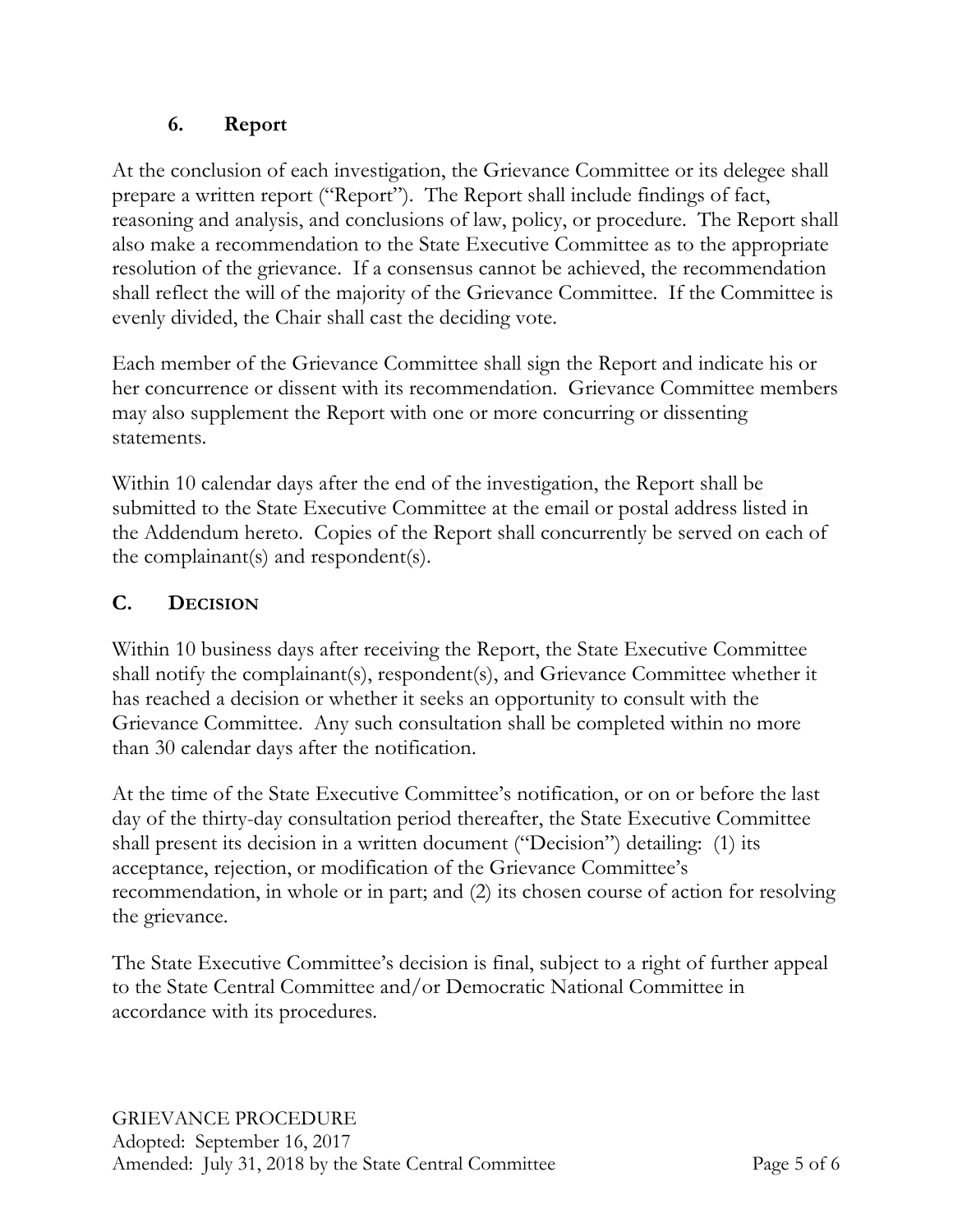The foregoing Grievance Procedure has been duly adopted by the Grievance Committee.

Acknowledged by:

Rosen

\_\_\_\_\_\_\_\_\_\_\_\_\_\_\_\_\_\_\_\_\_\_\_\_\_\_\_\_\_\_\_\_\_\_\_ Teresa B. Clemmer Chair, Grievance Committee

September 11, 2017

Date

Adopted by the State Central Committee meeting in Sterling, Alaska, September 16, 2017.